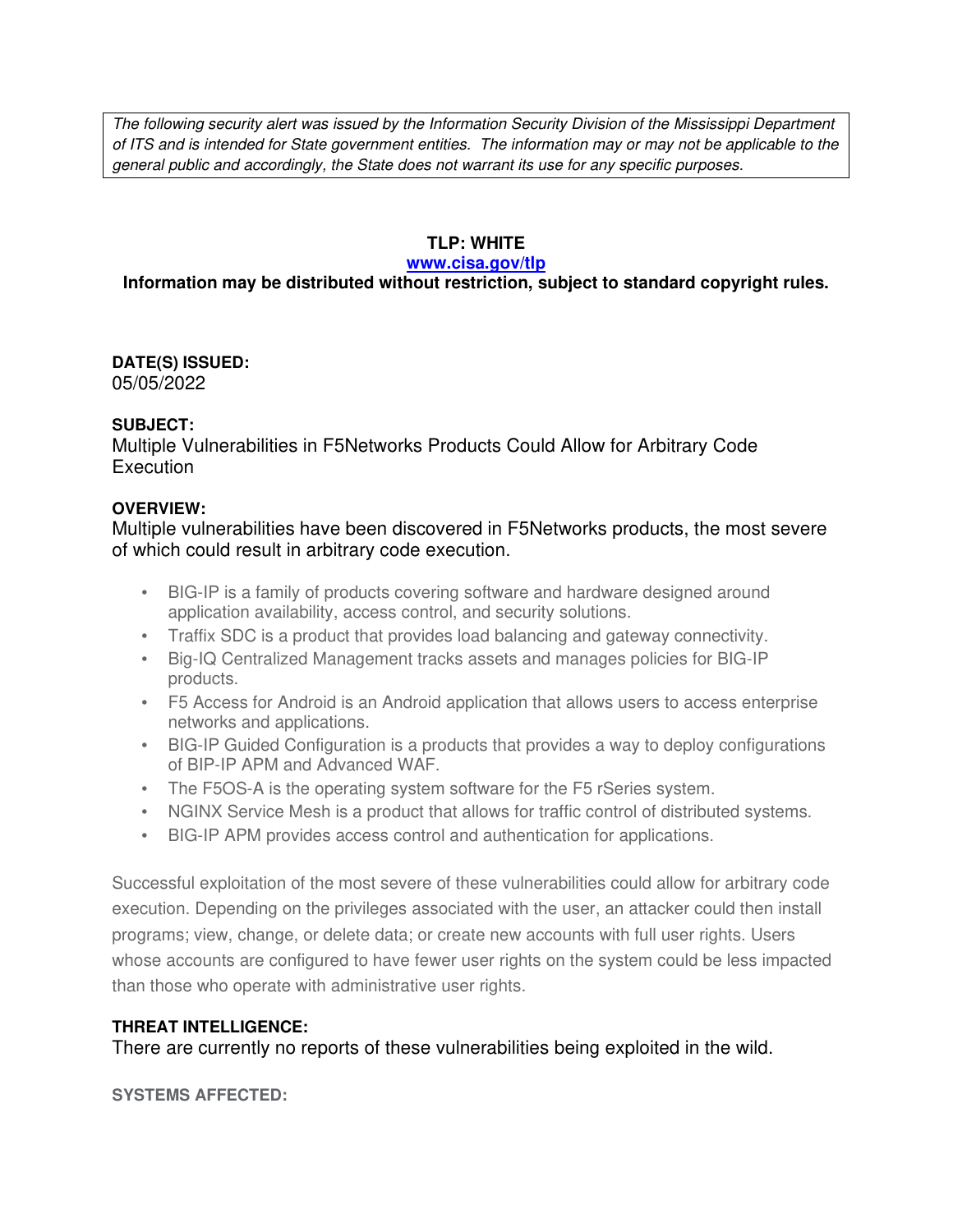- F5 BIG-IP 11.6.1 11.6.5
- F5 BIG-IP 12.1.0 12.1.6
- F5 BIG-IP 13.1.0 13.1.5
- F5 BIG-IP 14.1.0 14.1.4
- F5 BIG-IP 15.1.0 15.1.5
- F5 BIG-IP 16.1.0 16.1.2
- F5 Traffix SDC  $5.1.0 5.2.0$
- Big-IQ Centralized Management 8.0.0 -8.2.0
- Big-IQ Centralized Management 7.0.0 -7.1.0
- F5 F5OS-A 1.0.0
- F5 Access For Android 3.0.6 3.0.7
- NGINX Service Mesh 1.3.0 1.3.1
- BIG-IP Guided Configuration
- BIG-IP APM Clients 7.1.8 7.2.1

## **RISK:**

### **Government:**

- Large and medium government entities: **High**
- Small government entities: **Medium**

### **Businesses:**

- Large and medium business entities: **High**
- Small business entities: **Medium**

### **Home users: Low**

### **TECHNICAL SUMMARY:**

Multiple vulnerabilities have been discovered in F5Networks products, the most severe of which could allow for remote code execution by an unauthenticated attacker with network access to the BIG-IP system through the management port and/or self IP addresses. Details of these vulnerabilities are as follows:

- A vulnerability in BIG-IP allows for remote code execution(CVE-2022-1388)
- A vulnerability in BIG-IP allows an authenticated user to run a limited set of commands (ping, traceroute, WOM diagnostics) (CVE-2022-1389)
- Multiple vulnerabilities in BIG-IP allow users to bypass Appliance mode restrictions (CVE-2022-25946, CVE-2022-27806, CVE-2022-26415)
- Multiple vulnerabilities in BIG-IP allow for XSS (CVE-2022-28707, CVE-2022-28716, CVE-2022-27878)
- Multiple vulnerabilities in BIG-IP allow for privilege escalation (CVE-2022-29263, CVE-2022-28714, CVE-2022-27634)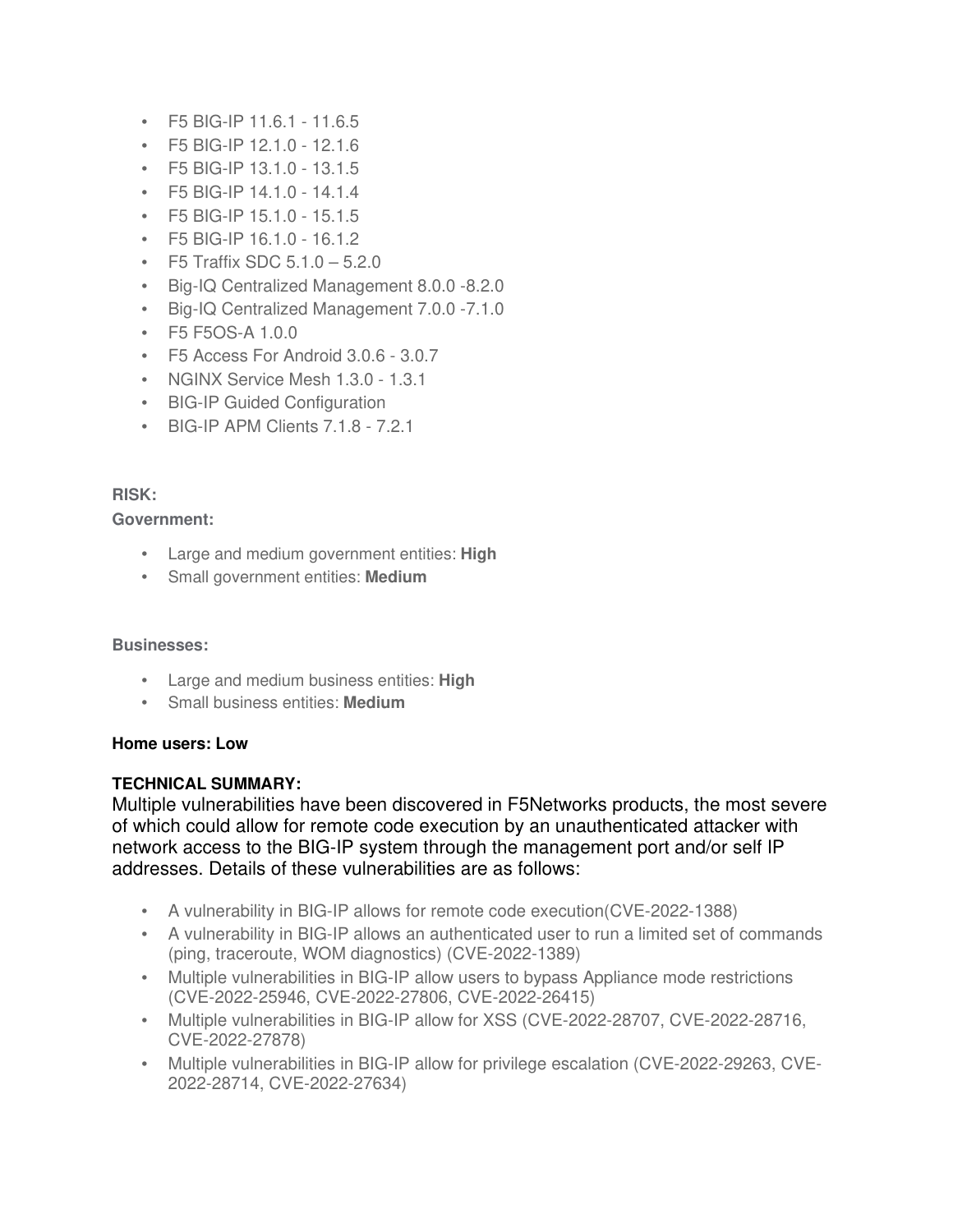- Multiple vulnerabilities in BIG-IP allow for denial-of-service (CVE-2022-26372, CVE-2022-27189, CVE-2022-27230, CVE-2022-28691, CVE-2022-29491, CVE-2022-28705, CVE-2022-26890, CVE-2022-28701, CVE-2022-29473, CVE-2022-26370, CVE-2022- 26517, CVE-2022-28706, CVE-2022-28708, CVE-2022-26130, CVE-2022-29480, CVE-2022-29479, CVE-2022-27182, CVE-2022-27181, CVE-2022-1468)
- A vulnerability in BIG-IP allows for a SAD DNS attack (CVE-2022-26071)
- A vulnerability in BIG-IP allows for remote code execution by a privileged, authenticated attacker (CVE-2022-28695)
- Multiple vulnerabilities in BIG-IP allow for authentication bypass (CVE-2022-28859, CVE-2022-27659, CVE-2022-26340)
- Multiple vulnerabilities in BIG-IP allow for information disclosure (CVE-2022-27636, CVE-2022-26835, CVE-2022-29474)
- A vulnerability in F5 Access for Android allows for information disclosure (CVE-2022- 27875)
- A vulnerability in F5OS-A allows for information disclosure (CVE-2022-25990)
- A vulnerability in NGINX Service Mesh allows for authentication bypass that results in the attacker being able to affect traffic policies (CVE-2022-27495)
- Multiple vulnerabilities in Traffix SDC allow for XSS (CVE-2022-27662, CVE-2022- 27880)
- Multiple vulnerabilities in BIG-IQ Centralized Management allows for authentication bypass (CVE-2022-26340)
- Multiple vulnerabilities in BIG-IQ Centralized Management allows for denial of service (CVE-2022-29479)
- A vulnerability in BIG-IP APM Clients allows for information disclosure (CVE-2022- 27636)
- Multiple Vulnerabilities in BIG-IP APM Clients allow for privilege escalation (CVE-2022- 28714, CVE-2022-29263)
- Multiple Vulnerabilities in BIG-IP Guided Configuration allow for XSS (CVE-2022-27878, CVE-2022-27230)
- Multiple vulnerabilities in BIG-IP Guided Configuration allow users to bypass Appliance mode restrictions (CVE-2022-25946, CVE-2022-27806)

Successful exploitation of the most severe of these vulnerabilities could allow for arbitrary code execution. Depending on the privileges associated with the user, an attacker could then install programs; view, change, or delete data; or create new accounts with full user rights. Users whose accounts are configured to have fewer user rights on the system could be less impacted than those who operate with administrative user rights.

### **RECOMMENDATIONS:**

We recommend the following actions be taken:

- Apply appropriate patches or appropriate mitigations provided by F5 to vulnerable systems immediately after appropriate testing.
- Run all software as a non-privileged user (one without administrative privileges) to diminish the effects of a successful attack.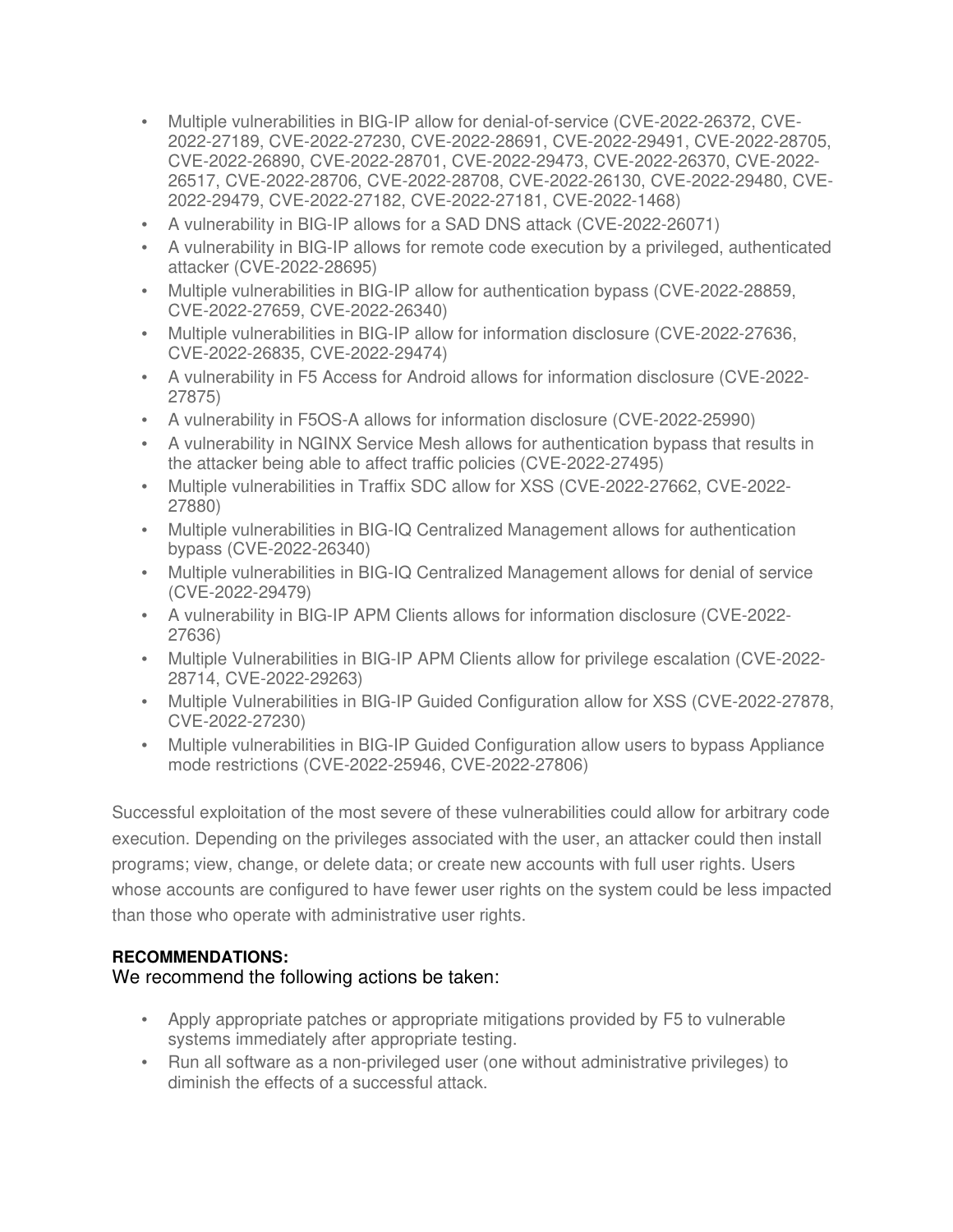- Remind users not to visit un-trusted websites or follow links provided by unknown or untrusted sources.
- Inform and educate users regarding the threats posed by hypertext links contained in emails or attachments especially from un-trusted sources.
- Apply the Principle of Least Privilege to all systems and services

### **REFERENCES:**

**F5:**

https://support.f5.com/csp/article/K55879220

## **CVE:**

https://cve.mitre.org/cgi-bin/cvename.cgi?name=CVE-2022-1388 https://cve.mitre.org/cgi-bin/cvename.cgi?name=CVE-2022-1389 https://cve.mitre.org/cgi-bin/cvename.cgi?name=CVE-2022-1468 https://cve.mitre.org/cgi-bin/cvename.cgi?name=CVE-2022-25946 https://cve.mitre.org/cgi-bin/cvename.cgi?name=CVE-2022-25990 https://cve.mitre.org/cgi-bin/cvename.cgi?name=CVE-2022-26071 https://cve.mitre.org/cgi-bin/cvename.cgi?name=CVE-2022-26130 https://cve.mitre.org/cgi-bin/cvename.cgi?name=CVE-2022-26340 https://cve.mitre.org/cgi-bin/cvename.cgi?name=CVE-2022-26370 https://cve.mitre.org/cgi-bin/cvename.cgi?name=CVE-2022-26372 https://cve.mitre.org/cgi-bin/cvename.cgi?name=CVE-2022-26415 https://cve.mitre.org/cgi-bin/cvename.cgi?name=CVE-2022-26517 https://cve.mitre.org/cgi-bin/cvename.cgi?name=CVE-2022-26835 https://cve.mitre.org/cgi-bin/cvename.cgi?name=CVE-2022-26890 https://cve.mitre.org/cgi-bin/cvename.cgi?name=CVE-2022-27181 https://cve.mitre.org/cgi-bin/cvename.cgi?name=CVE-2022-27182 https://cve.mitre.org/cgi-bin/cvename.cgi?name=CVE-2022-27189 https://cve.mitre.org/cgi-bin/cvename.cgi?name=CVE-2022-27230 https://cve.mitre.org/cgi-bin/cvename.cgi?name=CVE-2022-27495 https://cve.mitre.org/cgi-bin/cvename.cgi?name=CVE-2022-27634 https://cve.mitre.org/cgi-bin/cvename.cgi?name=CVE-2022-27636 https://cve.mitre.org/cgi-bin/cvename.cgi?name=CVE-2022-27659 https://cve.mitre.org/cgi-bin/cvename.cgi?name=CVE-2022-27662 https://cve.mitre.org/cgi-bin/cvename.cgi?name=CVE-2022-27806 https://cve.mitre.org/cgi-bin/cvename.cgi?name=CVE-2022-27875 https://cve.mitre.org/cgi-bin/cvename.cgi?name=CVE-2022-27878 https://cve.mitre.org/cgi-bin/cvename.cgi?name=CVE-2022-27880 https://cve.mitre.org/cgi-bin/cvename.cgi?name=CVE-2022-28691 https://cve.mitre.org/cgi-bin/cvename.cgi?name=CVE-2022-28695 https://cve.mitre.org/cgi-bin/cvename.cgi?name=CVE-2022-28701 https://cve.mitre.org/cgi-bin/cvename.cgi?name=CVE-2022-28705